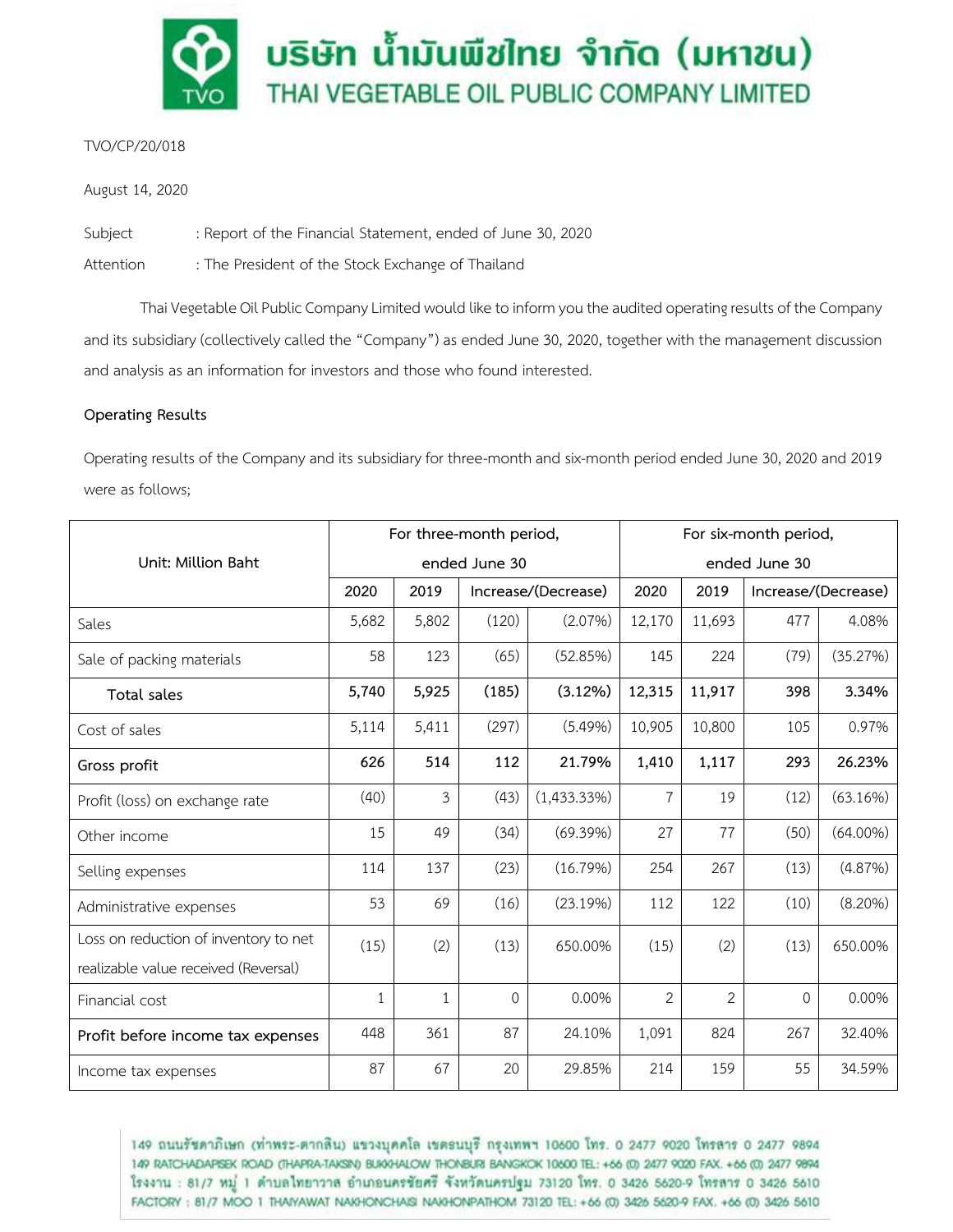|                                   | For three-month period, |      |    |                     | For six-month period, |      |                     |        |
|-----------------------------------|-------------------------|------|----|---------------------|-----------------------|------|---------------------|--------|
| Unit: Million Baht                | ended June 30           |      |    |                     | ended June 30         |      |                     |        |
|                                   | 2020                    | 2019 |    | Increase/(Decrease) | 2020                  | 2019 | Increase/(Decrease) |        |
| Net profit attributable to equity | 341                     | 280  | 61 | 21.79%              | 834                   | 638  | 196                 | 30.72% |
| holders of the Company            |                         |      |    |                     |                       |      |                     |        |
| Non-controlling interests of the  | 20                      | 15   | 5  | 33.33%              | 43                    | 27   | 16                  | 59.26% |
| subsidiaries                      |                         |      |    |                     |                       |      |                     |        |

In the second quarter of 202 0, the Company and its subsidiary had a net profit Baht 341 million, increased by Bath 61 million or 21.79% from Baht 280 million when compared to the same quarter of 2019. The main reasons were;

## **1. Sales Revenues**

The Company and its subsidiary had total sales revenue of Baht 5,740 million, decreased by Baht 185 million or 3.12% from Baht 5,925 million when compared to the same quarter last year. The sales revenue of the Company from sales of products was Baht 5,682 million, decreased by Baht 120 million or 2.07% from Baht 5,802 million when compared to the same quarter last year, mainly resulted from;

- **Revenue from sales of soybean meal and other animal feed ingredients** decreased when compared to the same quarter last year even though domestic soybean meal prices slightly increased from the first quarter of 2020. The sale volume of soybean meal and other animal feed ingredients in the second quarter of 2020 had decreased when compared to the same period last year because the Company had a planned annual maintenance in this quarter. Moreover, the COVID-19 lockdown restrictions had reduced the Company delivery time. The Company estimated that after easing of COVID-19 restrictions in second half of 2020, the business operations and the delivery of goods will return to normal.
- **Revenue from sales of refined soybean oil** increased when compared to the same quarter last year. Sale volume of soybean oil has increased especially in household consumer sector mainly due to tightness in global palm oil supply. The shortage of labor in the top producing countries, Malaysia and Indonesia due to the spread of COVID-19, together with flood in oil palm planting area in Indonesia, have caused the palm oil stockpiles to continuously decline. Moreover, global demand of palm oil in second quarter of 2020 started to recover as the major palm oil importing countries, India and China loosened the COVID-19 restrictions. As a result, global palm oil price has increased when compared to the same period of last year. The palm oil price that increased relatively to soybean oil price had affected customer's behavior to buy more soybean oil.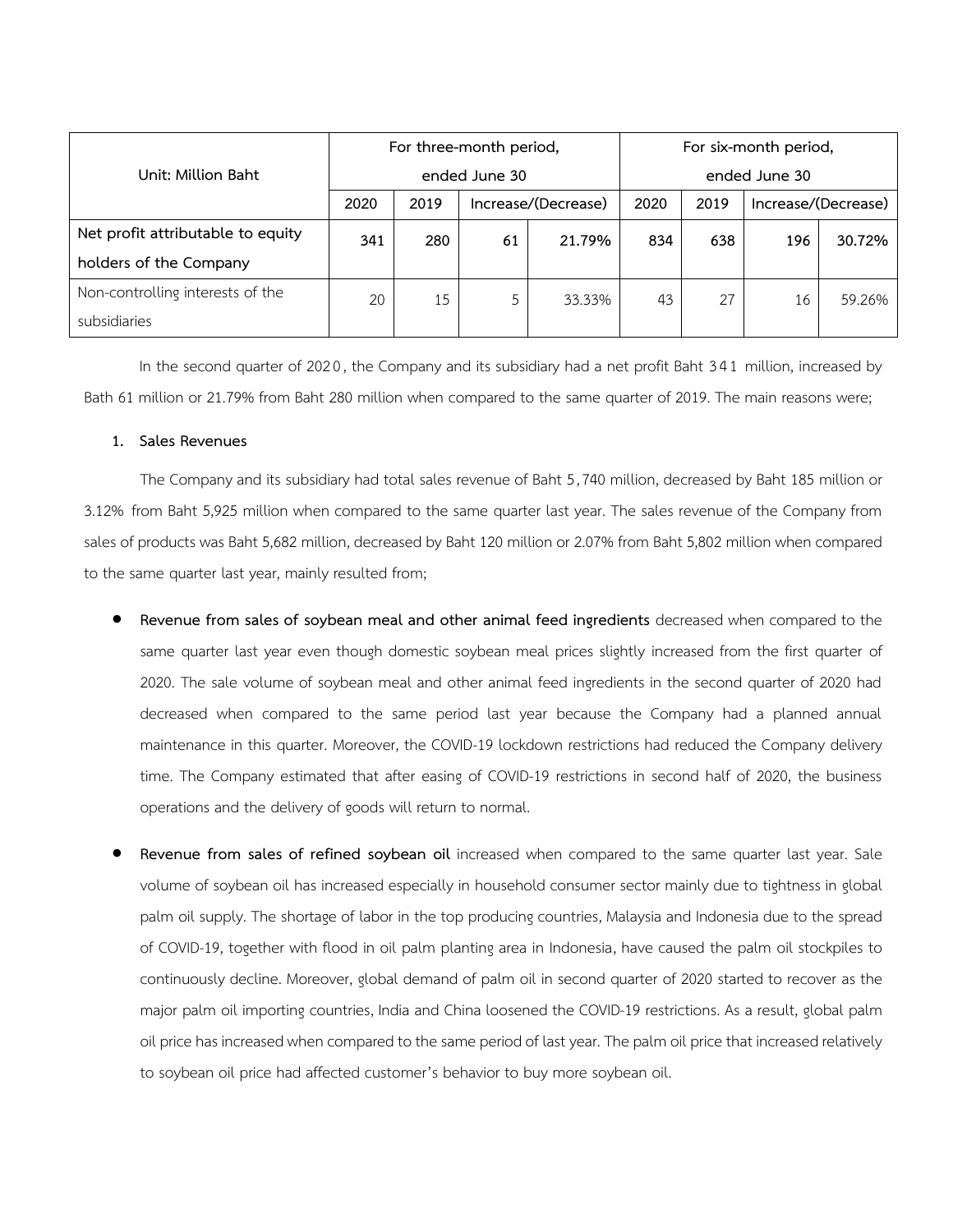**Revenue from sales of packaging materials** decreased when compared to the second quarter of 2019, mainly due to intense competition in drinking water and juices markets which resulted in decreasing of sale volume from customers in drinking water and juices sectors.

#### **2. Cost of Sales and Gross Profits**

The Company and its subsidiary's cost of sales was Baht 5,114 million, decreased by Baht 297 million or 5.49% from Baht 5,411 million when compared to the same quarter of 2019. The main reasons were;

- **Cost of Sales and Gross Profits of the Company:** The cost of sales of the Company decreased in accordance with lowered sales volume of soybean meal and animal feed ingredients. The cost of raw material also decreased throughout the second quarter of 2020 following weaker soybean prices in international market. The decreasing rates of cost of sales is higher compared to the sales revenue of the company resulting in higher gross profit when compared to the same quarter last year.
- **Cost of Sales and Gross Profits of the Company's subsidiary:** Cost of sales of the Company's subsidiary decreased when compared to the second quarter of 2019 because of plummeting crude oil price which lowered the cost of plastic raw materials used in packaging production. The decreasing rates of cost of sales is higher compared to the revenue from the Company's subsidiary resulting in higher gross profit when compared to the same quarter last year.

#### **3. Gain (Loss) on Exchange Rate**

The Company and its subsidiary had net loss on exchange rate totaling Baht 40 million, decreased by Baht 43 million from Profit of Baht 3 million when compared to the same quarter last year. The loss is due to the reversal of unrealized foreign exchange gain from Mark to Market (MTM) in last quarter amounting Baht 46 million and a realized gain on exchange rate of Baht 6 million in the second quarter of 2020.

#### **4. Selling and Administrative Expenses**

The Company and its subsidiary's selling expenses was Baht 114 million, decreased by Baht 23 million or 16.79% from Baht 137 million when compared tothe same quarter last year due to the COVID-19 pandemic situation that affected to reduction in marketing and export promotion activities.

Administrative Expenses was Baht 53 million, decreased by Baht 16 million or 23.19% from Baht 69 million when compared to the same quarter last year due to the COVID-19 pandemic situation that affected to reduction in business travel of the Company. Last year, there was one-time expenses in donation of medical equipment for public hospital and increasing of employee compensation for termination or retirement from 300 days to 400 days under the Labor Protection Act (No. 7) B.E. 2562.